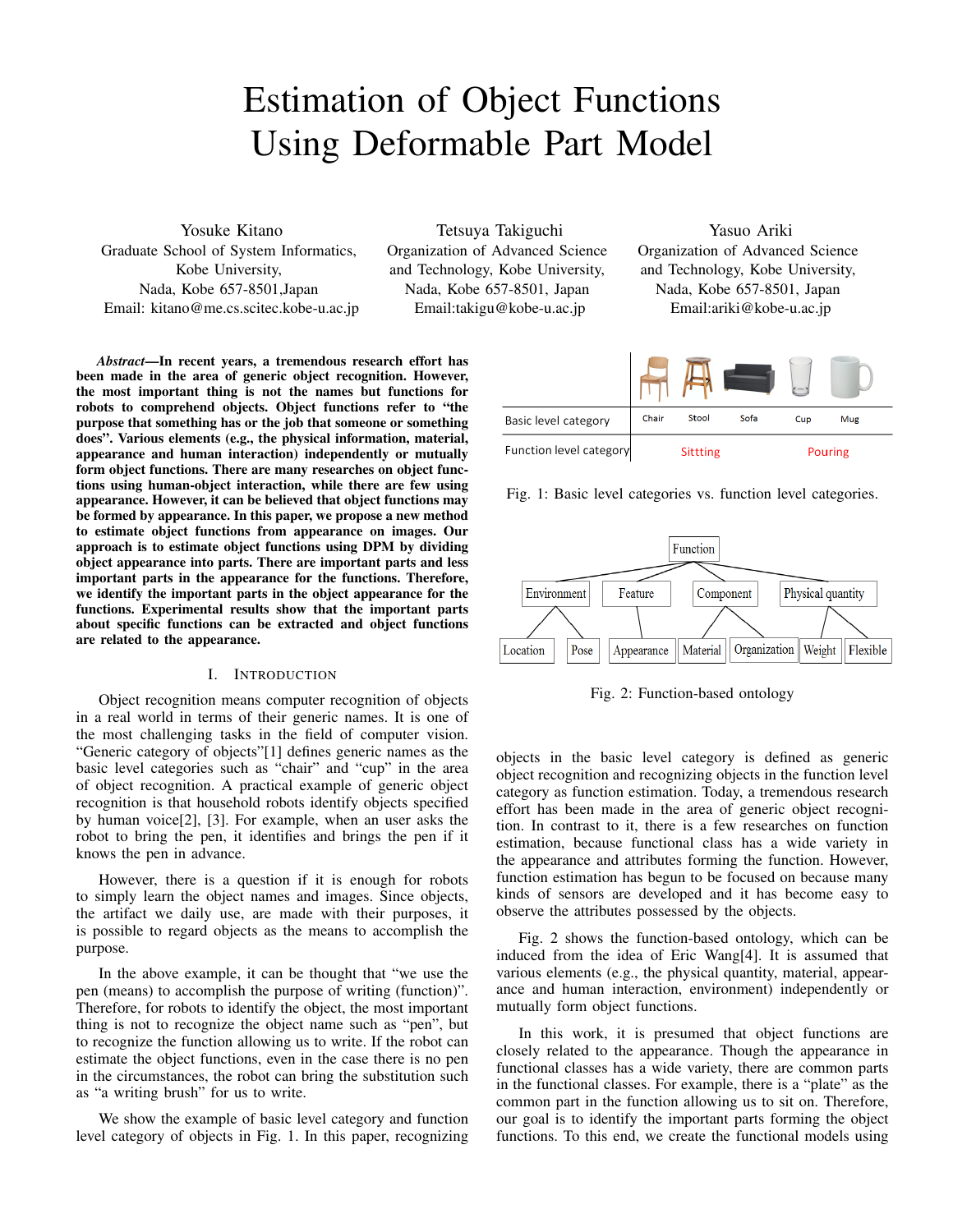DPM(Deformable Part Model)[5], and estimate the object functions. In addition, we identify the most important part forming the specific function among the object parts separated by DPM. In the experiment, we test the unknown object images to evaluate the function estimation.

The rest of this paper is organized as follows: In Section 2, related works are described and our method is proposed in Section 3. In Section 4, the experimental data is evaluated, and the final section is devoted to our conclusions and future work.

# II. RELATED WORK

First, we distinguish function from affordance. It says in the dictionary that function refers to "the purpose that something has or the job that someone or something does". American psychologist James.J.Gibson coined the term affordance[6]. Gibson and his colleagues argue that affordance refers to the quality of objects or environment that allows humans to perform some actions[7]. In the field of computer vision, research about affordance is popular. The interpretation of affordance is different a little among them. According to [8], [9], [10], [11], they define affordance as the relationship between robotics hand and objects, while according to [12], they define affordance as functionality in human action. As mentioned above, it is assumed that function is more comprehensive expression than affordance, and affordance is the function which depends on environment or human action.

There are a lot of researches about affordance, whose task or environment is limited. In [13], [14], they set up the task that makes the robot search for the object where humans can sit. In [15], humans might interact with the same object in different ways, with only some typical interactions corresponding to object affordance. [12], [16] show that they represent objects in the kitchen directly in terms of affordance. They model correlation between all object-object and humanobject interactions. However, these researches limit the task or environment too much so that it seems better to perform the specific object recognition and to annotate the function label. In this work, we estimate the object functions without limiting the task or environment. If we estimate the object functions using interaction between human and object, we have to limit the task or environment as mentioned above. Therefore we estimate the object functions from their appearance on the image containing the single object.

DPM is currently the state of the art for object detection. DPM represents objects by a lower-resolution root filter and a set of higher-resolution part filters arranged in a flexible spatial configuration. The part locations are treated as latent information. All the parameters of DPM are learned by LSVM(Latent SVM) which deals with the latent information. The LSVM learning procedure acquires part appearance and layout parameters by alternately performing the assignments to latent variables given the model parameters and re-optimizing the model parameters given the latent variable assignments. This system can detect objects over a wide range of scales and poses. This system achieves a two-fold improvement in average precision over the winning system in the 2006 PASCAL person detection challenge[17]. The system also outperforms the best results in the 2007 challenge in ten out of twenty object categories[18]. In this work, we use DPM to divide objects into parts and score each part.



Fig. 3: Overview of function estimation using DPM.

#### III. FUNCTION ESTIMATION USING DPM

An overview of our approach is shown in Fig. 3. We train models using [5], which learn latent parts given object bounding boxes. This model produces aspect mixture components and part configurations associated with detection. Our strategy involves training procedure of a single model per function class, using a various kind of object images with the function as positive and also images without the function as negative.  $f^{j}(a)$  is the j-th function score and obtained as follows:

$$
f^{j}(a) = F_{0} \cdot \phi(H, p_{0}) + \sum_{i=1}^{n} \max_{p_{i}} (F_{i} \cdot \phi(H, p_{i}) - d_{i} \cdot \phi_{d}(dx_{i}, dy_{i}))
$$
\n(1)

where *a* is a test image,  $F_0$  is a root filter,  $p_i = (x_i, y_i, l_i)$ specifies the level of feature pyramid  $(l_i)$  and position $(x_i, y_i)$ of the i-th filter,  $F_i$  is a filter for the i-th part.  $\phi(H, p_i)$  denotes the vector obtained by concatenating feater vectors in the subwindow of H with top-left  $p_i$  in row-major order. Here, root filter approximately covers an entire object and part filters cover the parts of the object.

$$
(dx_i, dy_i) = (x_i, y_i) - (2(x_0, y_0) + v_i)
$$
 (2)

gives the displacement of the i-th part relative to its anchor position. Here,  $v_i$  indicates a two-dimensional vector specifying an anchor position for part *i* relative to the root position. The following equation shows deformation feature.

$$
\phi_d(dx, dy) = (dx, dy, dx^2, dy^2)
$$
\n(3)

The score of a hypothesis is given by the scores of each filter at their respective locations minus a deformation cost that depends on the relative position of each part with respect to root, plus the bias.

As shown in Fig. 4, each function model scores the object images. Applying all function models to an object image *a*, the label  $C(a)$  is predicted with the highest score which the corresponding function model reports. Here, when the score of an object image is lower than the threshold which was set up in training, we consider the object has no function.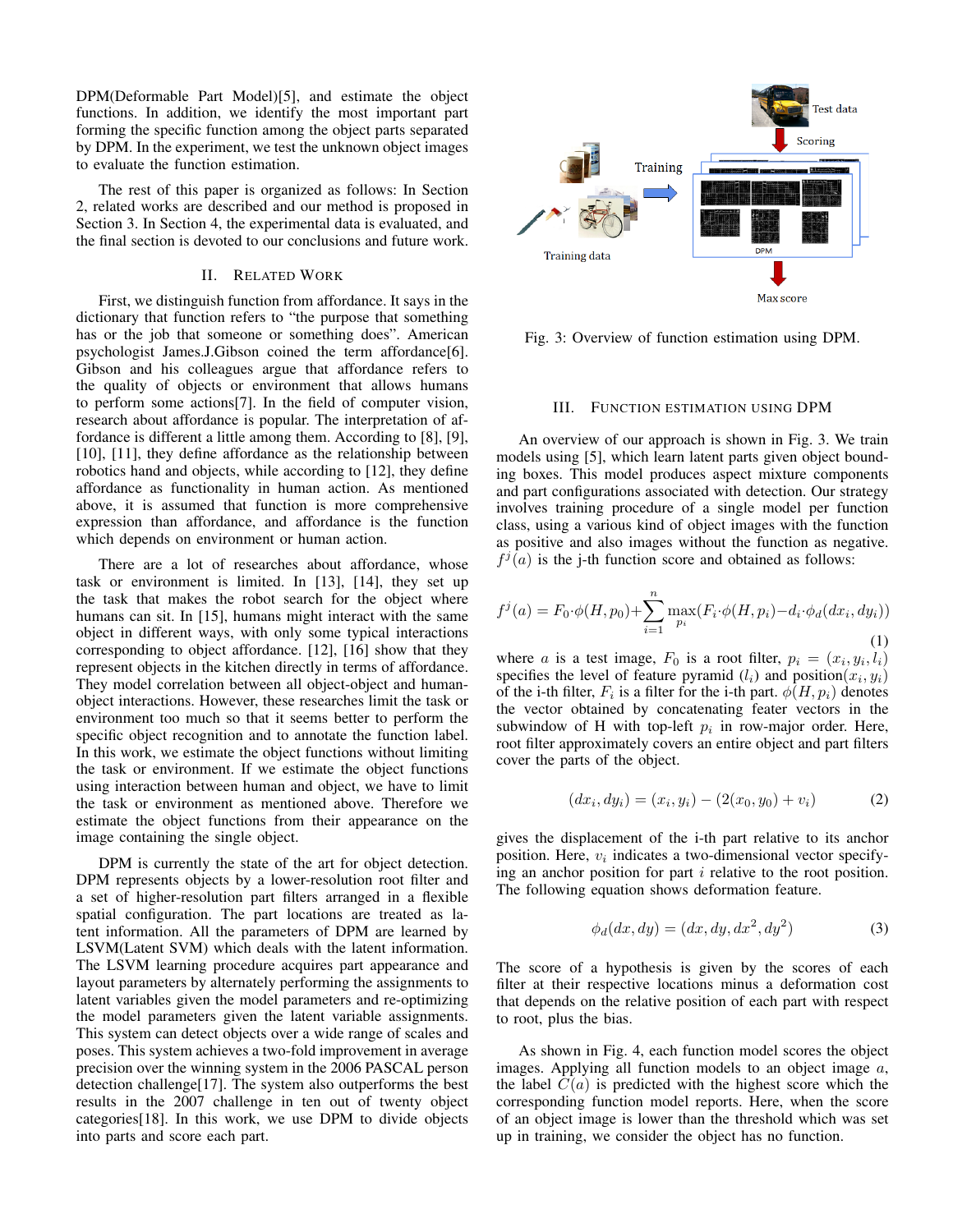

Fig. 4: Implementing the "one-vs-rest" approach for multiclass classification.

# IV. EXPERIMENTS

# *A. Dataset*

Our goal is to estimate object functions and identify the functionally important part on the object. In this experiment, we collected the images from ImageNet[19]. It is an image database formed according to WordNet hierarchy, in which each node in the hierarchy corresponds to the synset. Here, synset is the group of a set of synonyms. The reason why we collect the images from ImageNet is that we can associate functions with synsets.

The task of function estimation is carried out for 3 classes ("movable", "cuttable", "containable"). This is because a few functions can be expressed by appearance in the first place and it is assumed that "movable" can be expressed by the tires.

We prepared cup, kettle, can, mug for training, and pod for test as "containable", bicycle, train, wagon for training and bus for test as "movable" and knife, scissors, ax for training and punch for test as "cuttable" (see Fig. 5).



Fig. 5: Image examples in ImageNet

We collected the "containable" objects from "container" node in WordNet, the "cuttable" objects from "implement" node and the "movable" objects from "transport" node in WordNet. Here, "wagon" and "bicycle" are originally included in "container" in WordNet, but we regard them as "movable" because they do not have the "containable" function. As the number of components of DPM, we tried 2, 4, 6 and 8. The number of training images and test images were about 1300 and 500 images per function class respectively.



Fig. 6: Root model of "movable" trained using DPM

#### *B. Experimental result*

TABLE I to IV show the result of classification rate for the different number of the components. In spite of the number of components, "movable" function has the highest recognition rate. In addition, the highest classification rate of "containable" is 68*.*8% and the highest one of "cuttable" is 71*.*7%. Both of them are lower than the lowest one of "movable" function 73*.*6%. It can be seen from TABLE I to IV that "containable" is confused with "cuttable". Therefore, it can be said that "movable" function is well formed by the appearance.

Fig. 6 shows the model trained with 6 components for "movable" function, and each component corresponds to the object category. As the number of the components increases, the classification rate of "movable" is improved because the mixture component is the reliable and strong cue.

# *C. Identifying functionally important part*

We identified the most functionally important part which forms the "movable" function. In Eq. 1,  $F_i \cdot \phi(H, p_i)$  refers to the score of the i-th part. Therefore we regarded the part with the highest score as the most important one of the "movable" function.  $score_{part}(i, k)$  gives the total score of the i-th part in k-th component.

$$
score_{part}(i,k) = \sum_{l=1}^{L} F_{i,k} \cdot \phi(H, p_{i,l})
$$
 (4)

where  $F_{i,k}$  is a filter for the i-th part in k-th component and  $\phi(H, p_{i,l})$  is  $\phi(H, p_i)$  of the l-th example. As described in



Fig. 7: Functionally important part of "movable"